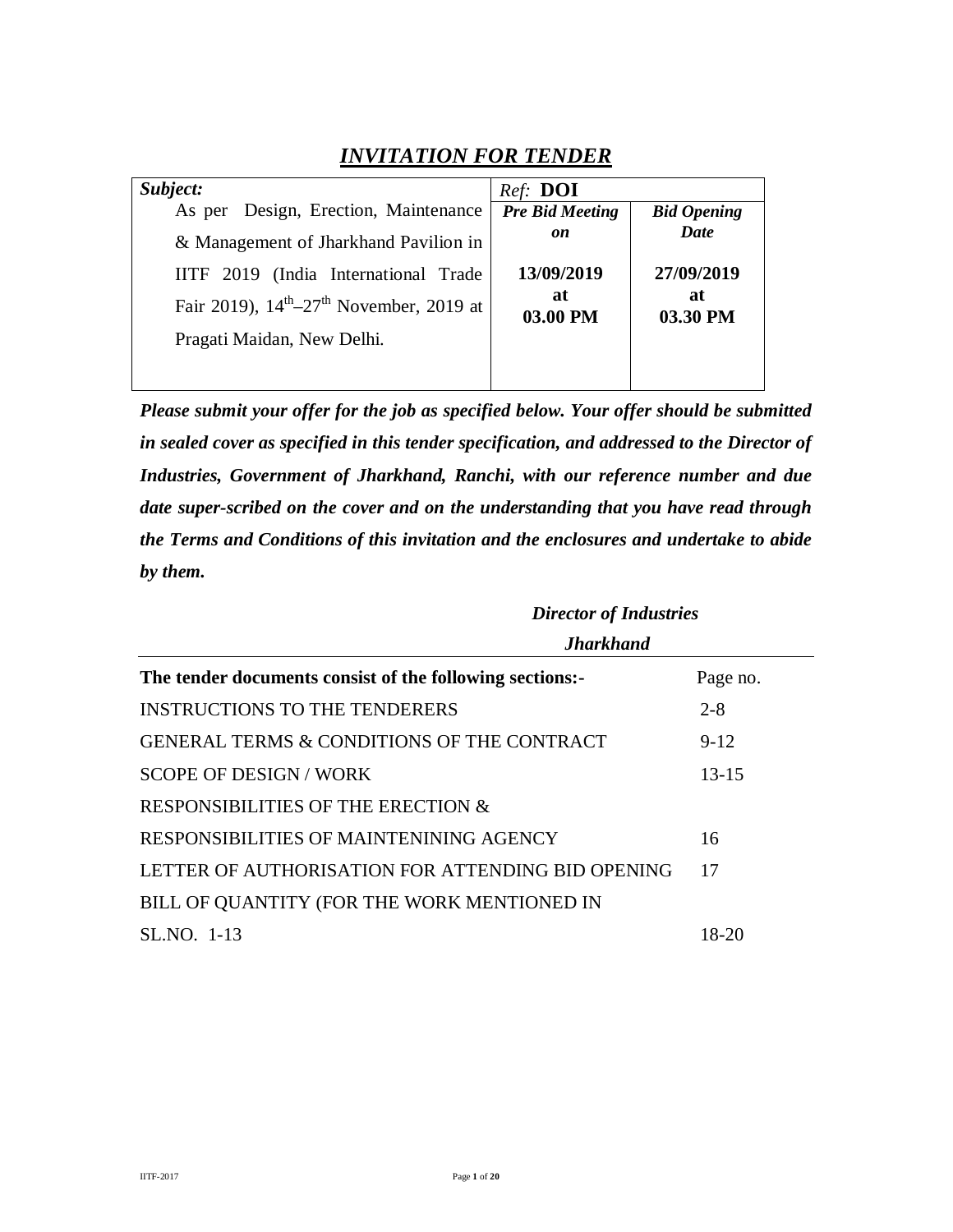# **INSTRUCTIONS TO THE TENDERERS**

The India International Trade Fair 2019 is scheduled to be held from **14th November to 27th November 2019** at Pragati Maidan, New Delhi. **Hall No.-12A.** 286.5 sq.mtr. space is earmarked for Jharkhand State Pavilion. State government departments, other government organizations/ institutions in the state, public sector undertakings, private industrial houses, etc. will put up their stalls*.* Separate stalls for Jharcraft and Khadi as per direction is to be made for display & sale of exhibits.

#### **1. Name of work:**

As per design approved by department, overall erection and fabrication, of Stall, Theme area, and other works like ie. Maintenance and Management of Jharkhand Pavilion at **Hall No.-12A** (286.5 sqm. space) has been earmarked for Jharkhand State Pavilion for IITF-2019, 14<sup>th</sup>-27<sup>th</sup> November, 2019 at Pragati Maidan, New Delhi.

#### **Date from which Tender Documents will be available:**

From **06.09.2019** and onwards on all working days during office hours after paying Bank Draft of ` **10,000/-**(Rs. ten Thousand Only) (Non-refundable) in favour of **Director of Industries, Jharkhand** Payable at **Ranchi.** The tender documents can also be downloaded from either of the websites: **www.tenders.gov.in, www.jharkhandindustry.gov.in**

*Tender Document Fee will be paid by the tenderer at the time of submitting the Bid if document is downloaded from website.* 

| Place                          | : Office of the Director Industries<br>3 <sup>rd</sup> Floor, Nepal House<br>Doranda, Ranchi-834002 |            |
|--------------------------------|-----------------------------------------------------------------------------------------------------|------------|
| Date of opening of Tender      | : 27.09.2019                                                                                        | at 3.30 PM |
| Last Date of receipt of Tender | : 27.09.2019                                                                                        | at 3.00 PM |
| Pre bid Meeting                | : 13.09.2019                                                                                        | at 3.00 PM |
|                                |                                                                                                     |            |

*Note: No Tender Document will be accepted without The Tender Document Fee.*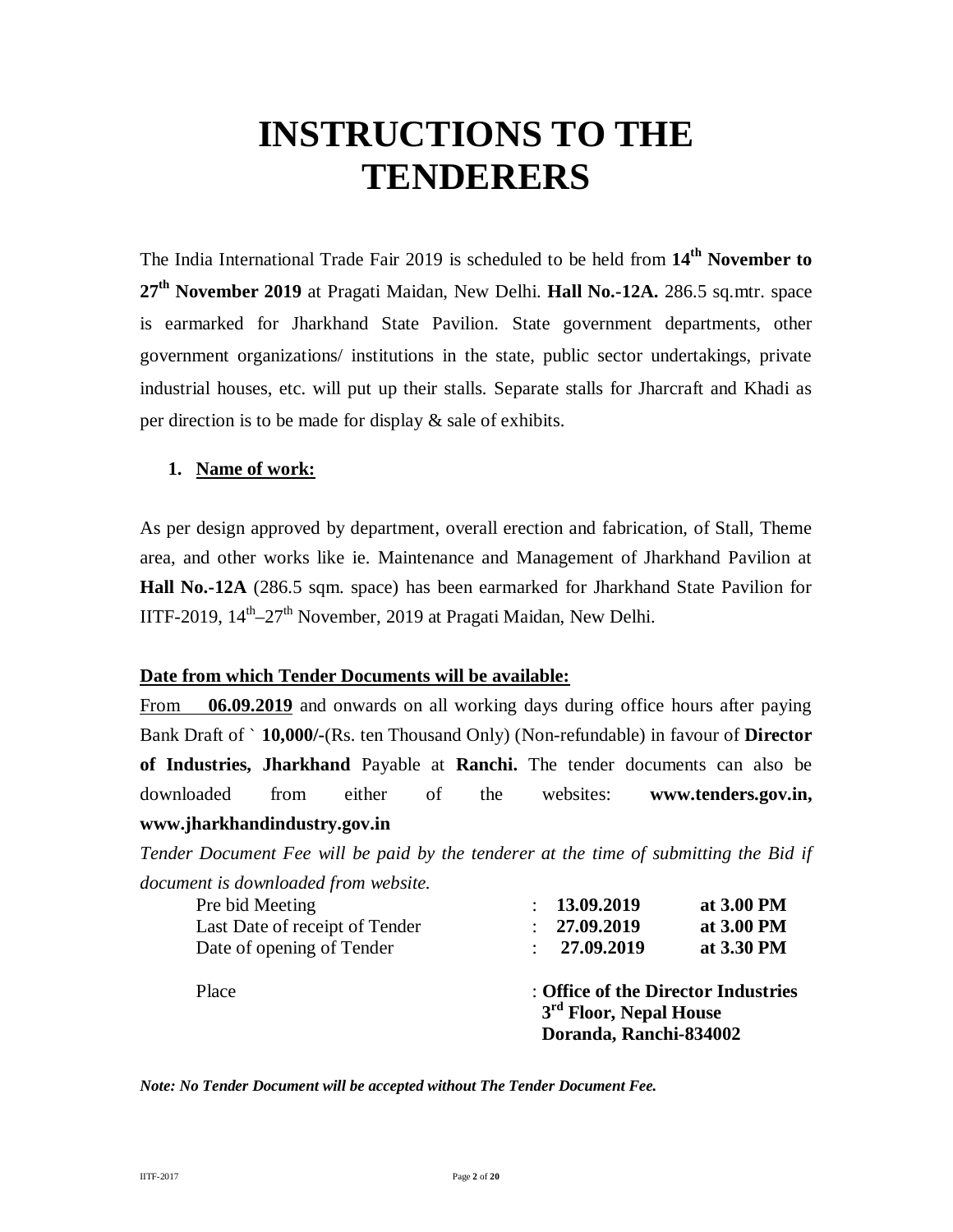#### **2. ELIGIBILITY CONDITION**

i) Tenderer should have erected, fabricated and maintained minimum three similar type of works in last three financial years (i.e. w.e.f. 01.04.2016). In each three financial years the total value of the work executed should not be less than Rs**. 2.50 crore and one work should** not be less than 25 lakhs and one Bidders should produce documentary proof of having designed and erected the pavilions of similar nature.

( ii) Tenderer should have minimum turn over Rs 2.50 cr.

#### (iii) **SUBMISSION OF TENDERS:**

**2.1. Tender shall be prepared and submitted in one SEALED ENVELOPE containing three individually sealed envelopes inside. All envelopes shall be surely sealed and shall have superscription on the cover indicating name and reference number of the tender and envelope number.**

**(a). Envelope 1 (Superscripted "Envelope 1:EMD")**

**It will contain only earnest money deposit in the form of crossed bank draft of** ` **1,00,000/- (rupees one lakh only) (Refundable) of any Nationalized Bank in favour of "Director of Industries, Jharkhand" payable at Ranchi & tender fee of 10,000/-(rupees then thousand only) nonrefundable. (Jharkhand MSE will exempted from tender fee & EMD)** 

- **(b). Envelope 2 (Superscripted "Envelope 2: TECHNICAL BID") Documents mentioned in clause 3.2 below in serial order.**
- **(c). Envelope 3 (Superscripted "Envelope 3: Financial Bid") THE PRICE BID**
- **2.2. The ENVELOPE 2 (Technical Bid) shall contain the following documents and documents establishing the bidder's eligibility as per the terms and conditions of the bid document:**
- 1) Letter of authorization for attending bid opening.
- 2) **Technical Proposal.** (Design details along with print outs, electronic presentations, CD's, pen drive etc.) The bidder should furnish a detailed work plan which should include a Overall design and fabrication of stalls, design of theme area, layout plan/ design/ conceptualization, including outside and inside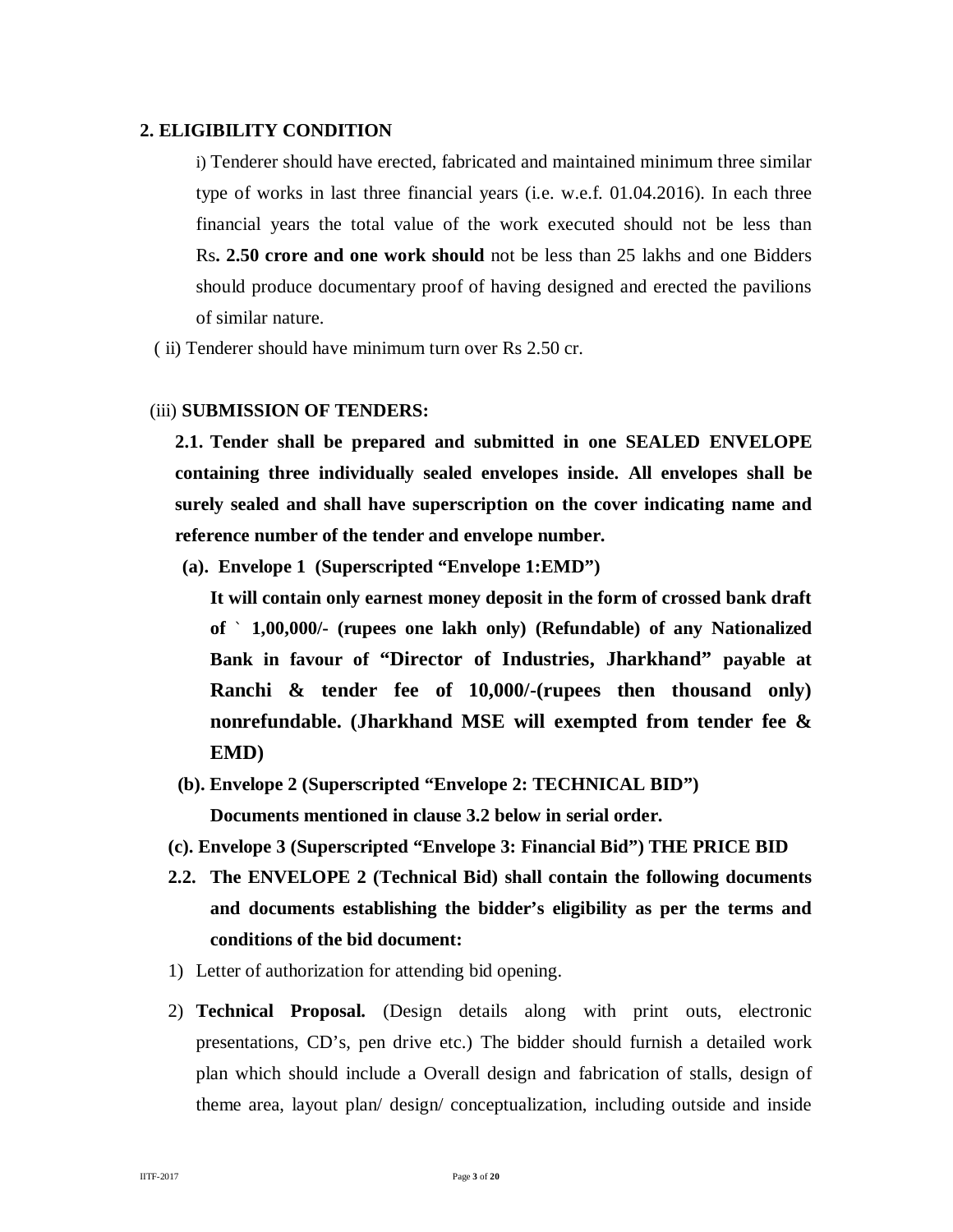facia, model/ photograph. This must be given in the form of a presentation/ audiovisual, in a CD or pen drive. The presentation should clearly explain the overall concept, in alignment with the theme.

#### 3) **Implementation plan**

- 4) Management plan
- 5) Last three years' financial statement, balance sheet/ Profit & Loss account for years 2015-2016, 2016-2017 and 2017-18 along with ITR Computation Sheet on Income Tax of the relevant year.
- 6) Registration, if any with I.T.P.O. etc.
- 7) The firm's general experience in the field of assignment for five years.
- 8) A list of their clients and at least 5 references of organizations for whom they have done a similar type of job in the last 3 years, and the order values thereof. Please note that only those agencies will be considered who have executed minimum three works of similar nature in the previous three financial years, with a value of ` **1.0 crore (rupees one crore)** in each financial year. Agencies who have executed similar jobs in IITF or other exhibitions of I.T.P.O., EEPCINDIA in one or more states will be given preference.
- 9) Only those firms who have minimum **05 (five) years** experience of executing such work may apply. A document in support of such experience is required.
- 10) Number and value of such projects handled in the last **05 (five) years.**
- 11) The number of personnel proposed for the assignment, their names (including name of the Team Leader), qualification, experience and competence.
- 12) Infrastructural facilities available at New Delhi with address proof and detail.

#### **Evaluation of Technical Bid:-**

| a) Conceptualization                              | $-20$ Pts                   |
|---------------------------------------------------|-----------------------------|
| b) Layout of Pavilion                             | $-20$ Pts                   |
| c) Design of Pavilion                             | $-20$ Pts                   |
| d) Past experience of Pavilion in IITF for states |                             |
| in last 5 years.                                  | $-20$ Pts (2 pts per state) |
| e) Award in previous IITF                         | $-20$ Pts                   |
| Gold-3 .Silver-2 .Bronze-1                        |                             |

Minimum 60 marks should be scored for opening of financial bid.

#### *The above mentioned documents have to arrange in sequence with Index.*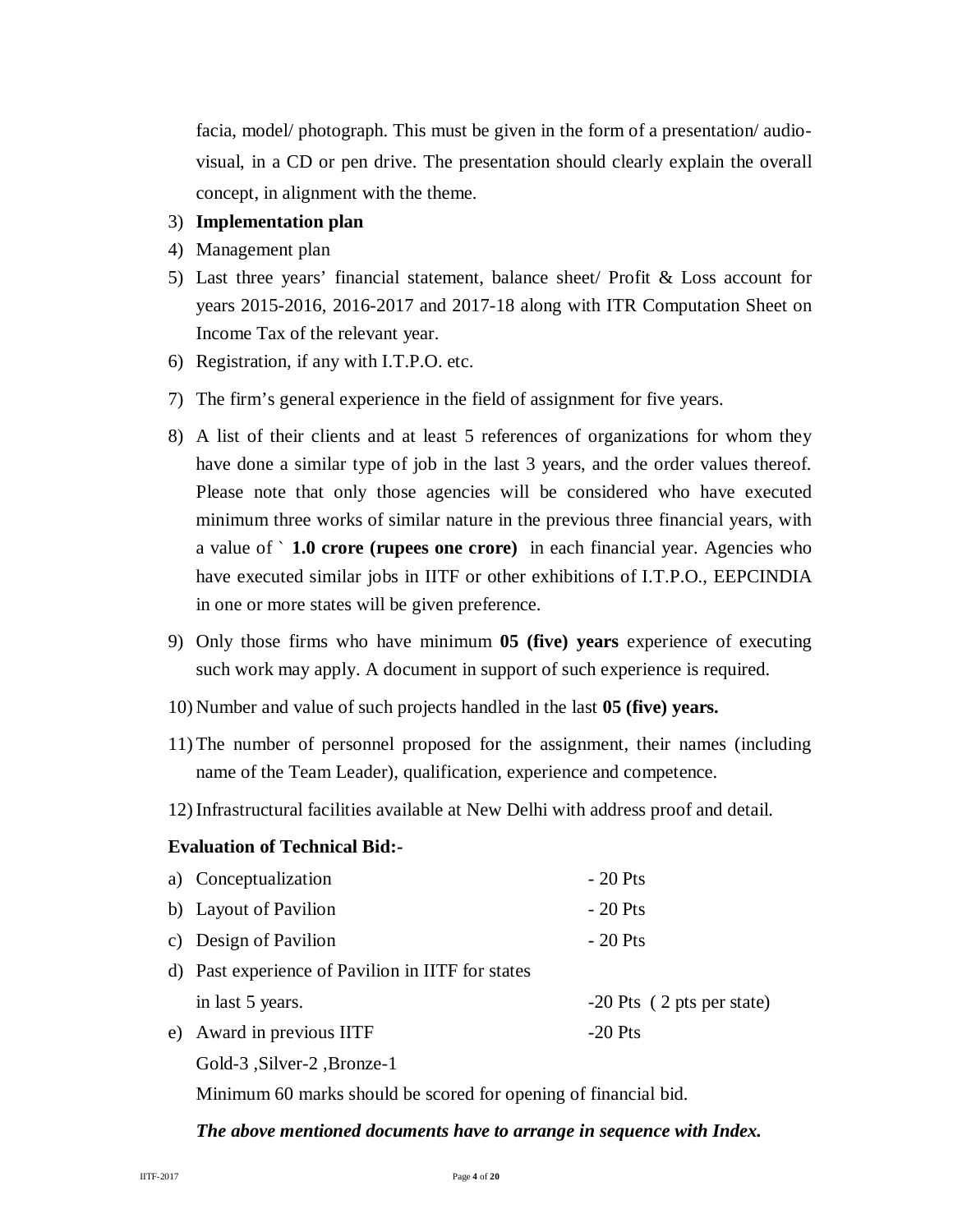#### **3.3 FINANCIAL BID**

The tenderer should submit unit rates, quantity and total cost with respect to each item in the scope of work (both in figures as well as in words). Item wise, subtotal and grand total of prices are to be very clearly indicated. Government of Jharkhand has the right to check the prices given in the tender forms and correct material error if any. In the event of any discrepancy between the unit price and the total price, the unit price shall prevail.

#### **3.4 TIME OF RECEIPT AND OPENING OF TENDER:**

Tenders will be received not later than **03.00 PM on 27.09.2019** Tenders received later will be rejected even if they are dispatched before the fixed date. The tender shall be opened on same day at **03.30 PM**. in the presence of representatives of the agencies before the tender committee in the Office of the Director Industries, Nepal House, Doranda, Ranchi. The submission of design prints/ model shall also be duly noted for both work mentioned in tender documents.

#### **3.5 PRESENTATIONS**

The agencies will have to make presentation for both work separately from 4.00 PM onwards on the date of opening of the tender or as decided by the Tender Committee at the time of opening the Tender.

Offers will be evaluated for the design concept.

#### **3.6 MODIFICATIONS:**

Tenderers must confirm to such information as included conditions, specifications, etc. provided in this document.

No modification shall be allowed by the tenderer, otherwise he must very clearly give full details on which points his offer does not meet the conditions, terms, specifications etc.

#### **3.7 RECEIPT OF SAMPLES, DRAWINGS ETC.**

Models/conceptual drawings etc must be submitted on the date of the receipt of tenders. Required models, if any, may be returned to their owner if they claim them within four weeks from the date of opening of the tenders. The selected design including all the documents/ model & engineering details submitted by the Tenderer shall be the sole property of Government of Jharkhand.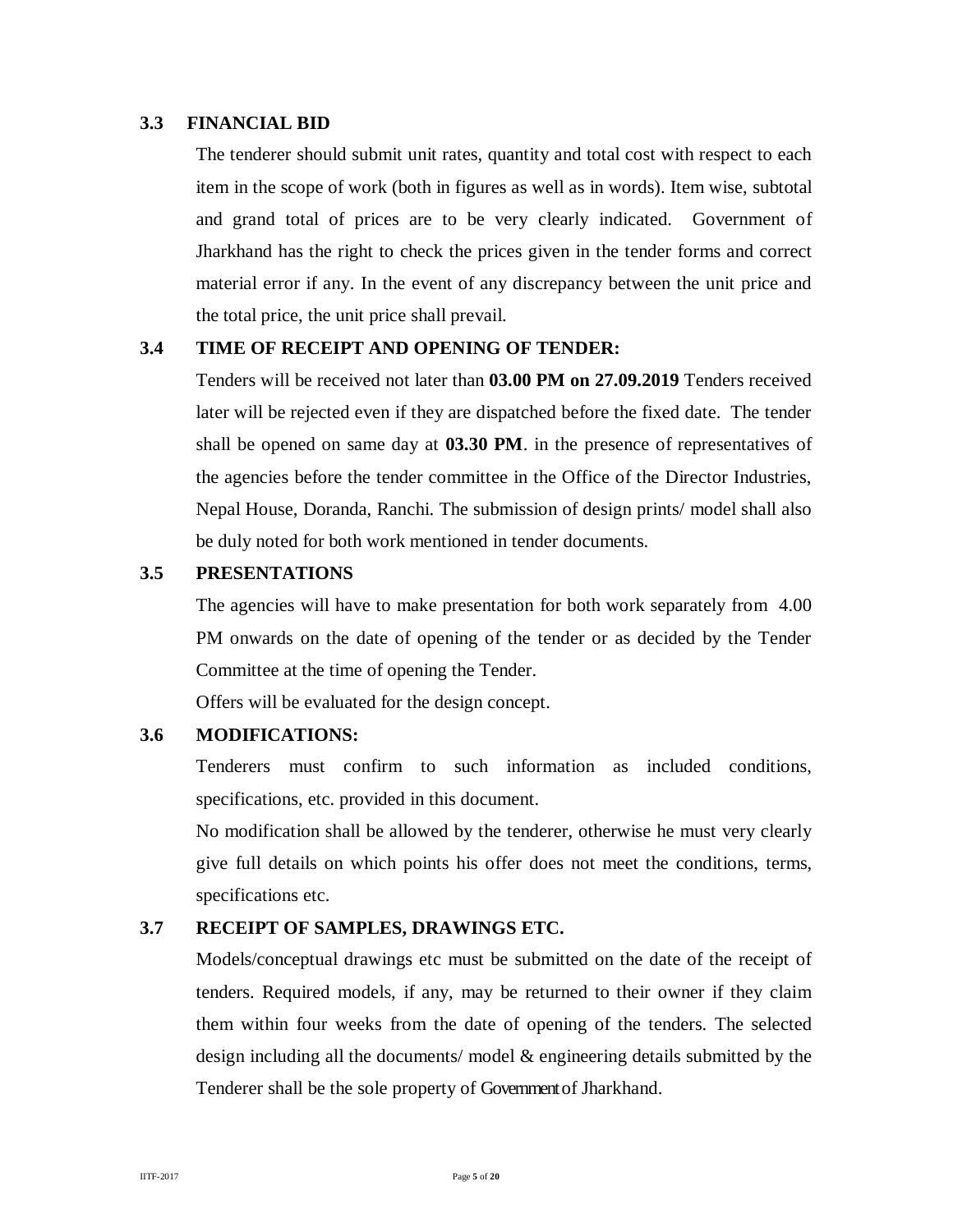#### **4. BASIS AND INTERPRETATION OF SIGNING THE TENDER FORM.**

The signing of the Tender Form by the tenderer shall be deemed an acceptance of all stipulations and provisions of these conditions and associated documents as an integral part of the contract. No provision in these general conditions shall be rendered inapplicable except only so far as these provisions are not consistent with provisions contained in any particular specifications, and technical conditions, in which case the latter shall be effective provision.

#### **5. PERIOD OF VALIDITY OF TENDER:**

The tenderer agrees that tender once dispatched/submitted shall remain irrevocable and open for acceptance for a period of 120 days from the date of opening of tenders. If any tenderer withdraws his tender before the said period or makes any modifications in the terms and conditions of the tender, which are not acceptable to the Government of Jharkhand, the Government of Jharkhand shall without prejudice to any other right or remedy be at liberty to forfeit the tender deposit absolutely.

#### **6. ACCEPTANCE OF TENDER:**

The acceptance of tender will vest with Director of Industries Jharkhand who does not bind himself to accept the lowest tender and reserves to himself the authority to reject any or all of the tenders received, without assigning any reason. Tenders in which any of the prescribed conditions are not fulfilled or incomplete in any respect are liable to be rejected.

The Government of Jharkhand does not bind itself to accept the lowest or any tender and reserves to itself the right of accepting the whole or any part of the tender and the tenderer shall be bound to perform the same at the rates quoted.

\* **Unsealed tenders are also liable to be rejected.**

#### **7. TENDER DEPOSIT:**

**7.**1 The tenderer shall submit tender along with tender fee of Rs. 10,000/-(rupees ten thousand only) non refundable and **EMD of Rs.**. **1,00,000/- (rupees one lakh only) (Refundable)** in the form of demand draft of any Nationalized Bank in favour of **"Director of Industries, Jharkhand, Ranchi"** payable at **Ranchi**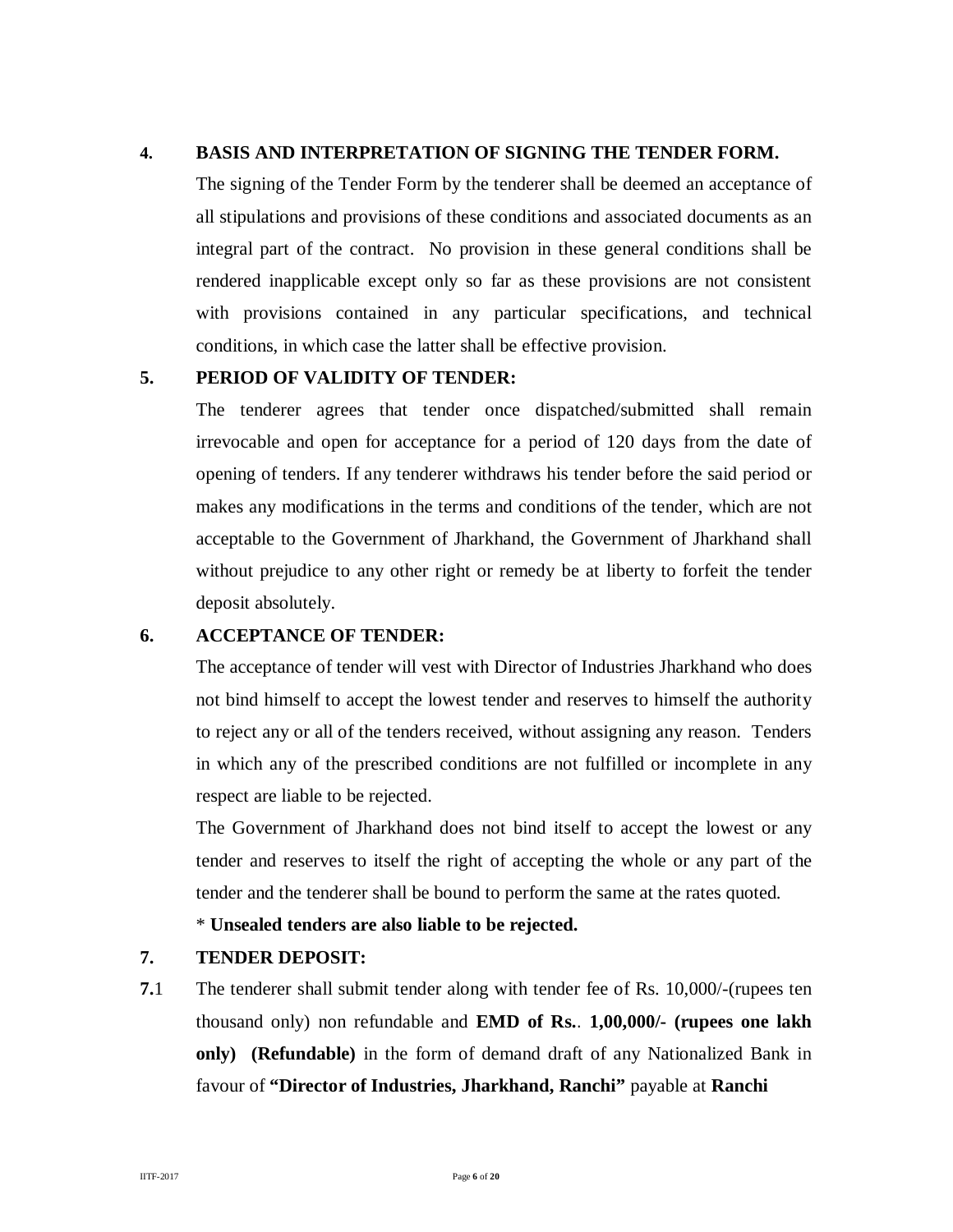- **7.2** If the successful tenderer to whom the contract is awarded, refuses or neglects to sign or fails to furnish the performance bond, his tender deposit shall be forfeited.
- **7.3** The EMD (without any interest) of unsuccessful tenderer will be returned as soon as practicable after the award of contract to successful party or termination of the validity of the tender proposal, whichever comes first.
- **7.4** Any tender without Tender Fee/ EMD (Earnest Money Deposit) will be rejected, except registered SMEs in Jharkhand.

#### **8. PERFORMANCE GUARANTEE:**

The tenderer, whose tender is accepted, will be required to furnish performance guarantee by way of a bank guarantee as per format supplied by Government of Jharkhand within two days of the receipt of the award letter. Bank Guarantee is to be issued by a nationalized bank for the due fulfillment of his contract. The amount of performance guarantee will be equal to the 10% of contract value. The performance guarantee shall remain valid and shall not be released before end of the event and dismantling of the pavilion. The Performance Guarantee will be discharged by Government of Jharkhand after completion of all the performance obligations under the contract.

#### **9. REPRESENTATION:**

- **9.1** On acceptance of the bid, the name(s) of the accredited representative(s) of the contractor who would be responsible for taking instructions from the competent authorities shall be intimated to the Government of Jharkhand.
- **9.2** Canvassing in connection with tenders is strictly prohibited and the tenders submitted by the contractors who resort to canvassing will be liable to rejection.

#### **10. TAXES:**

GST or statutory taxes and other liabilities on any matter in respect of the contract shall be payable by the contractor and Government of Jharkhand will not entertain any claim what-so-ever. TDS implication will be as per law.

#### **11. IMPLEMENTATION PLAN:**

The tenderer shall submit an implementation plan to complete all the work in accordance with the scope of work. The implementation plan shall include a detailed implementation time schedule showing the time sequence and estimated duration of individual items.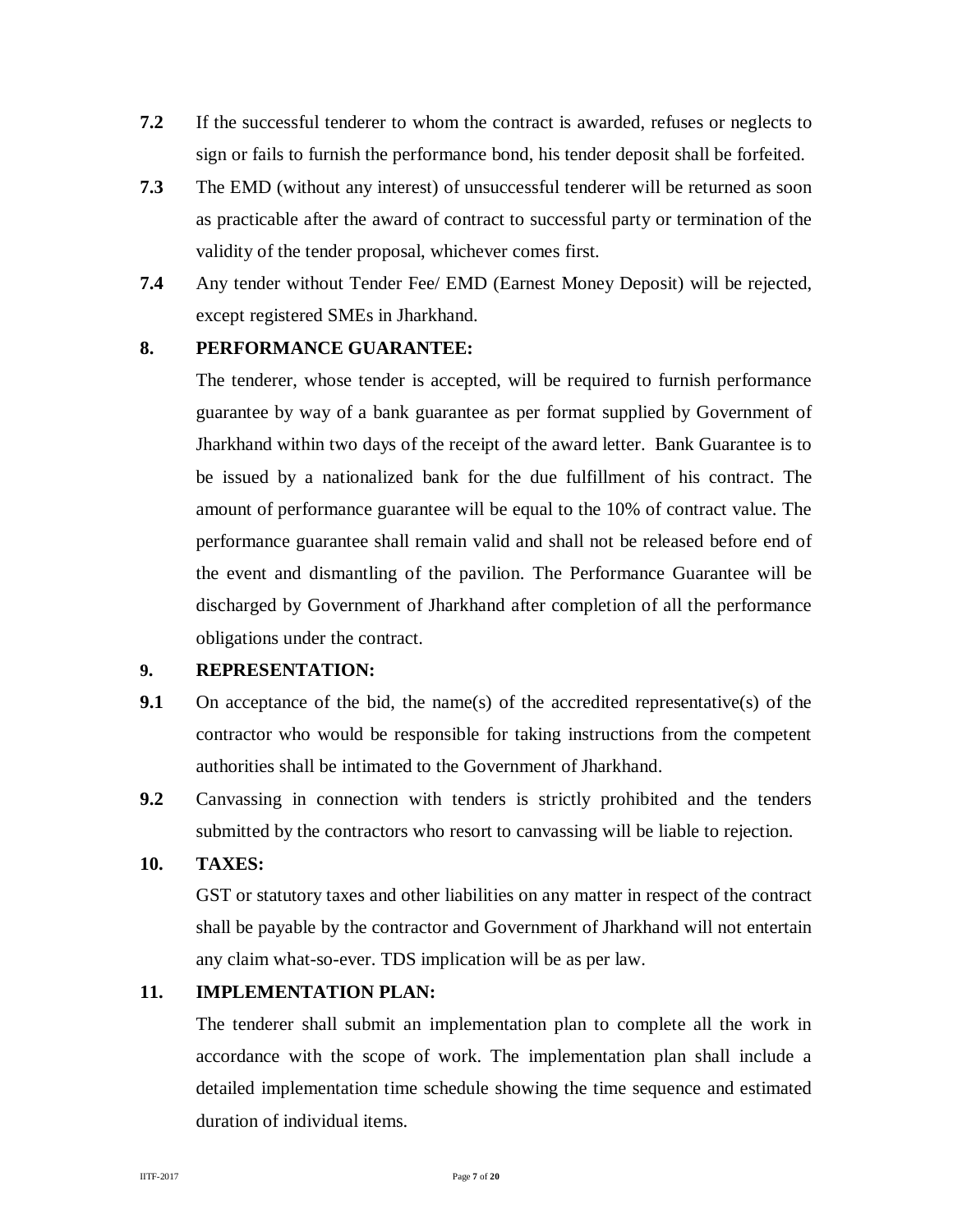#### **12. MANAGEMENT PLAN:**

The tenderer shall submit a chart of the Organisation personals which he proposes to establish for the execution of the project covering both home and field work and including the name and **Curriculum Vitae of key personnel and the number of designer, engineers and technicians to be engaged in the project.**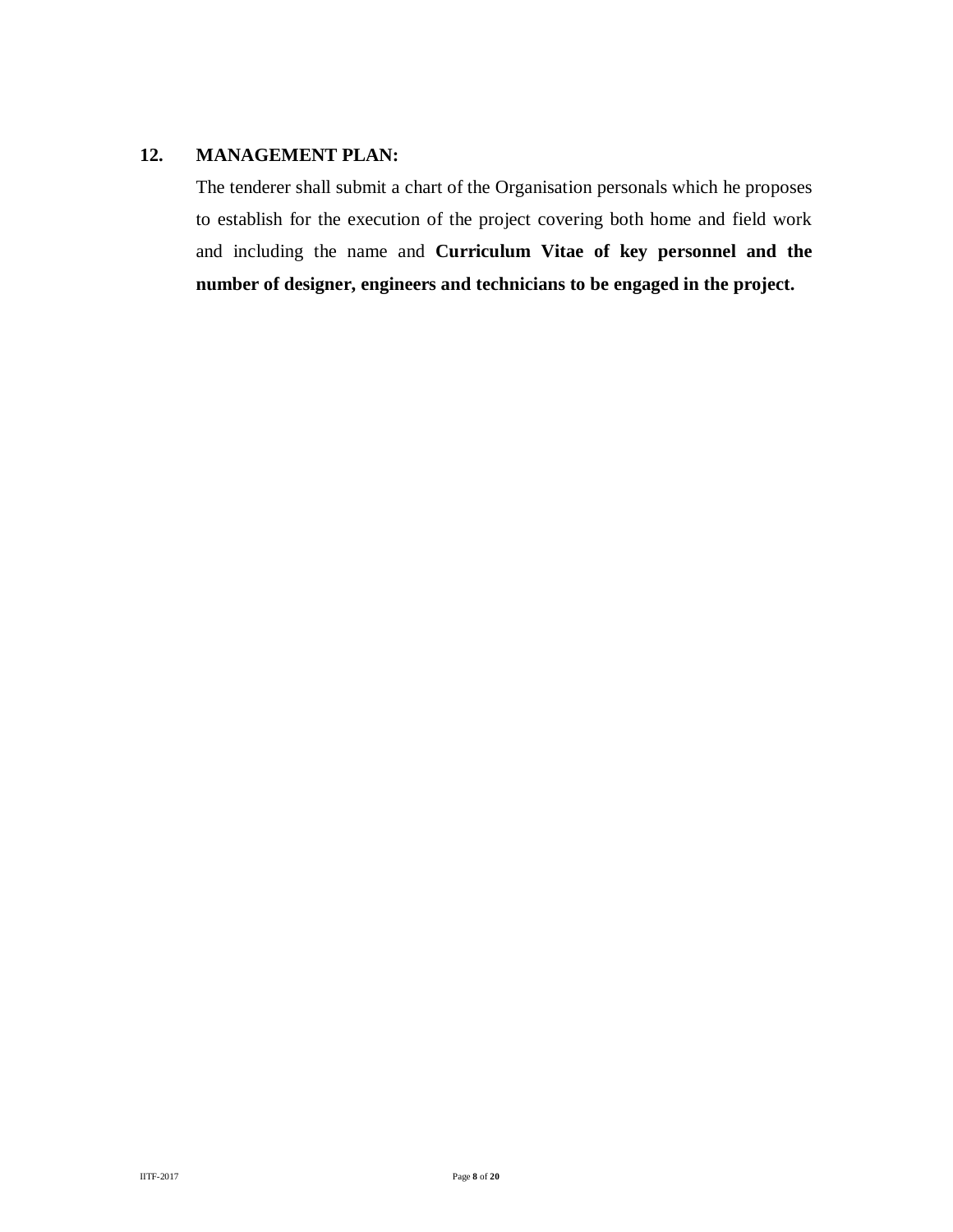# **GENERAL TERMS & CONDITIONS OF THE CONTRACT**

- **1. The area allotted by ITPO is 286.5 sqm. in Hall No.-12A which has been earmarked for Jharkhand State Pavilion at Pragati Maidan, New Delhi. The tenderers are required to visit and inspect the site before submitting their designs.**
- **2.** The contractor has to quote the charges/rates for each item for the complete exhibition duration i.e.,  $14^{th} - 27^{th}$  November, 2019. If the exhibition period extends no extra charges will be paid to contractor on this account.
- **3.** Electrical work, fire fighting work has to be carried out as per the specification/guidelines laid by ITPO/Delhi Police/local bye laws.
- **4** The contractor has to maintain the electrical system in working order. During the period of exhibition, if any bulb, fitting, wire, switch, board etc., goes out of order, the contractor has to repair/replace and maintain the same immediately without any extra cost claim from Government of Jharkhand.
- **5.** The contractor has to depute **one electrician and one helper** during the working hours of exhibition, failing which the **penalty of 1%** of agreement amount will be recovered from his final bill.
- **6** If any defect occurs during the period of exhibition the contractor has to rectify it the same day by putting more men on the job without any extra claim.
- **7.** The contractor is totally responsible for damage to men and materials on account of any electrical fault or any reason. So he should take all precautions to avoid such faults.
- **8.** All electrical wires and accessories used at site must be of high standard. If any defective material is noticed, contractor has to replace or repair the same immediately otherwise the same will be got done at once at his cost and risk without any notice keeping the emergency type of work in nature.
- **9.** The contractor has to obtain Electrical and Water Connection from ITPO/Official Agency and to maintain the same for the duration of exhibition. Payment in this regard will be borne by the contractor.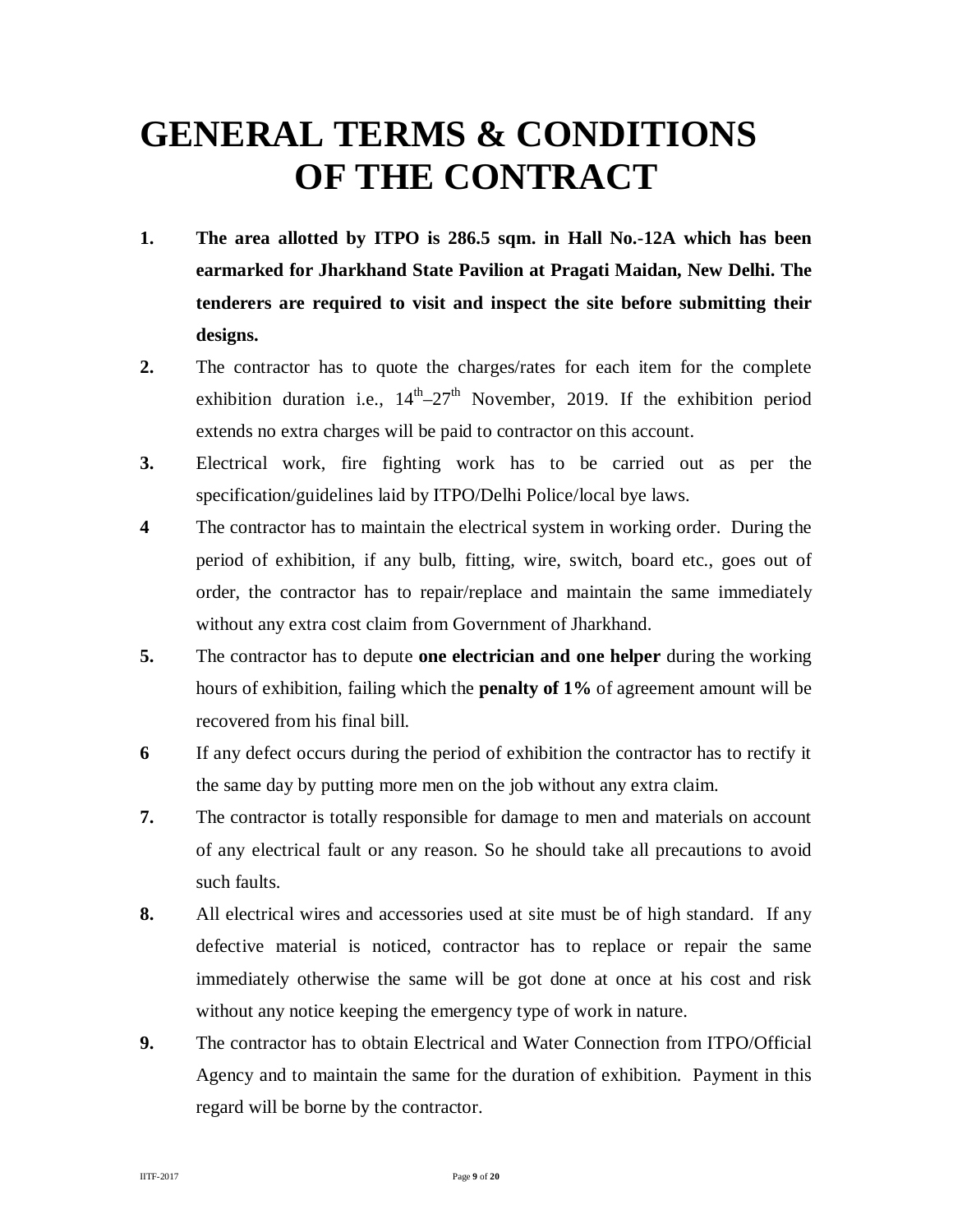- **10.** Site shall be cleared within the period of dismantlement date announced by ITPO.
- **11.** Contractor shall be responsible for watch and ward of all exhibits/ existing ITPO fittings and any loss due to damage/theft has to be made good by him at his own cost.
- **12.** All Insurance, as required by the ITPO and necessary status clearance will have to be obtained by the agency at its own cost.
- **13.** Nothing extra will be paid for installation period, dismantling period or the extension period, if the exhibition is extended by ITPO as per their notifications.
- **14.** The work has to be completed on or before 12.11.2019 to the satisfaction of Government of Jharkhand. In case of delay, the penalty @2% of agreement amount per day will be imposed.
- **15.** Government of Jharkhand reserves the right to increase, decrease or modify the items included in the agreement.
- 16. New modular systems should only be used.
- **17.** If required, help to be extended by the agency for fixing translites /murals and other decorative/display panels.

#### **18 Payment Terms:**

Payments of the project cost to the selected agency will be made as follows

- (a) 10% advance on submission of B.G. of equivalent amount on signing of the agreement.
- (b) 40% payment on handing over the commissioned pavilion.
- (c) Balance 50% on conclusion of exhibition after extension if any and after getting clearance certificate from the Organizer. The final payment will be given to the contractor after scrutinizing the work done as mentioned in the work order. If the work done was not found according to work order, the payment will be deducted item wise in proportional rate.
- **19.** Timely erection and dismantling of stand during the breakdown period as prescribed by the ITPO shall be done by the agency itself  $\&$  rental charges as quoted are deemed to be inclusive of the same. Any penalty levied by the ITPO for not removing the stand within the scheduled time shall be borne by the agency and for this delay/penalty; Government of Jharkhand shall not be responsible in any matter what-so-ever.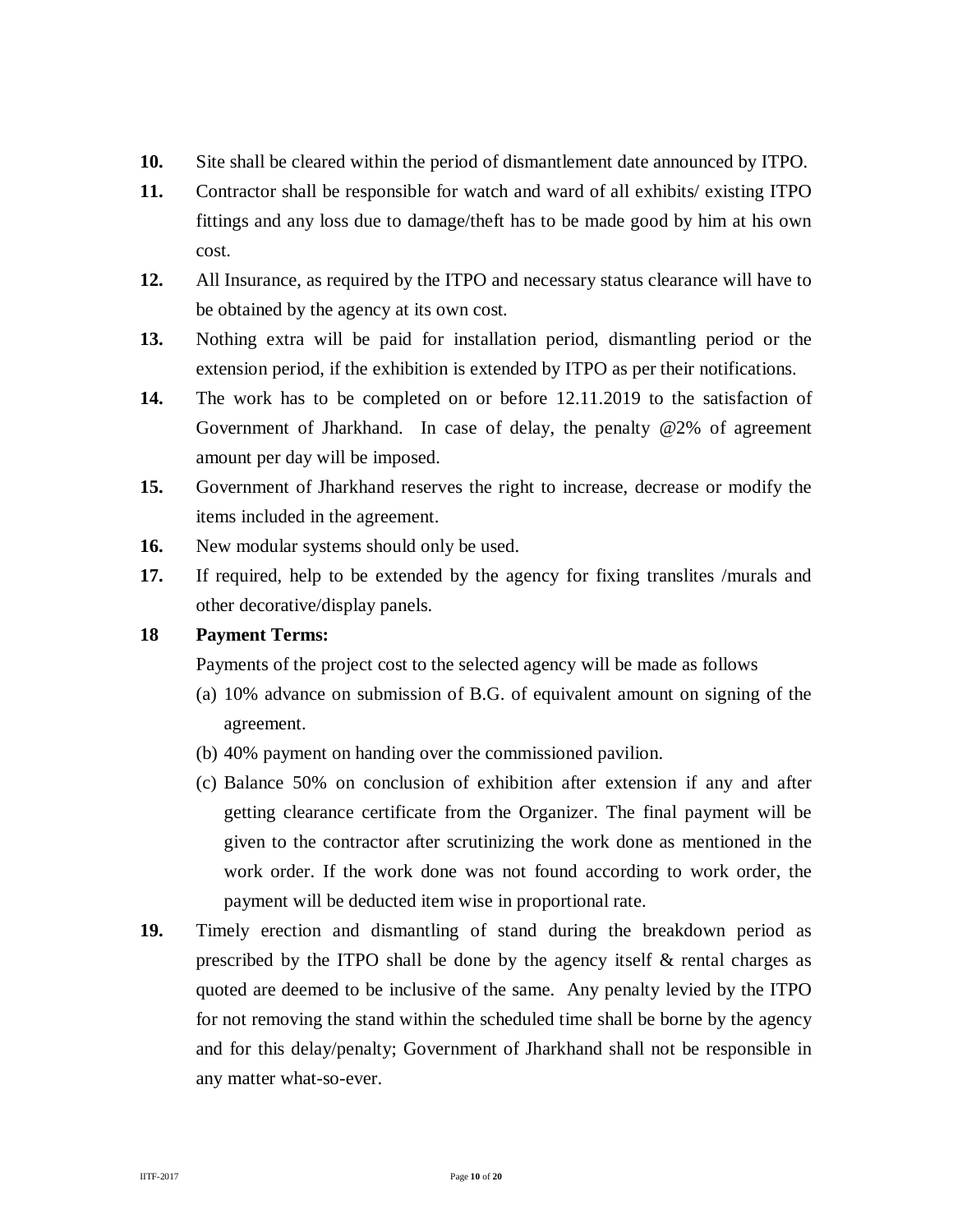#### **20 The charges should be inclusive of :-**

- (i) Transportation of all material during erection and dismantling of pavilion.
- (ii) Clearing of site i.e., leaving the site in the same shape as given before commencement of erection work.
- (iii) Insurance for materials and third party liability for workmen/ others as required for erecting/dismantling the pavilion for the appropriate period.
- (iv) Any temporary electric connections/D.G. Set of capacity as per requirement including power/fuel consumption.
- (v) Cleaning of the pavilion at least twice a day and ensuring proper overall upkeep and maintenance.
- **21.** All charges should include any GST, other taxes/ levies etc. Government of Jharkhand shall not be responsible for any taxes/levies on this account.
- **22.** The rate should be quoted in figures as well as in words. In case of any discrepancy between the rates quoted and the amount worked out, the rate quoted in words shall be taken as correct.
- **23.** The contractor shall be responsible for the submission of performance bond and signing of undertaking guaranteeing adherence to all the rules and tenderers are required to comply with this regulation as required by the ITPO/ Delhi Police.
- **24.** The successful bidder would be required to furnish a Performance Guarantee (P.G.) of 10% of the contract value in the form of Bank Guarantee valid till 15/12/2019 from any nationalized Bank in Delhi. **\*[as mentioned in 18 (a)]**
- **25.** The bidders are required to submit their bids in sealed cover super-scribed with **"Bid for Government of Jharkhand Pavilion in IITF 2019**" as to reach the **Director of Industries, Nepal House, Doranda, Ranchi-834002** by the due date mentioned in the Tender letter/notice. Bids must be submitted to Director of Industries or sent through Courier along with E.M.D. as specified in the N.I.T.
- **26.** Government of Jharkhand reserves the right to blacklist the bidder for suitable period if he fails to honour his bid without sufficient grounds.
- **27.** The Directorate of Industries shall not bear any cost or expenses incurred by the bidders in connection with preparation or delivery of bids, participation in discussion etc., including travel, stay related expenses, etc. while visiting the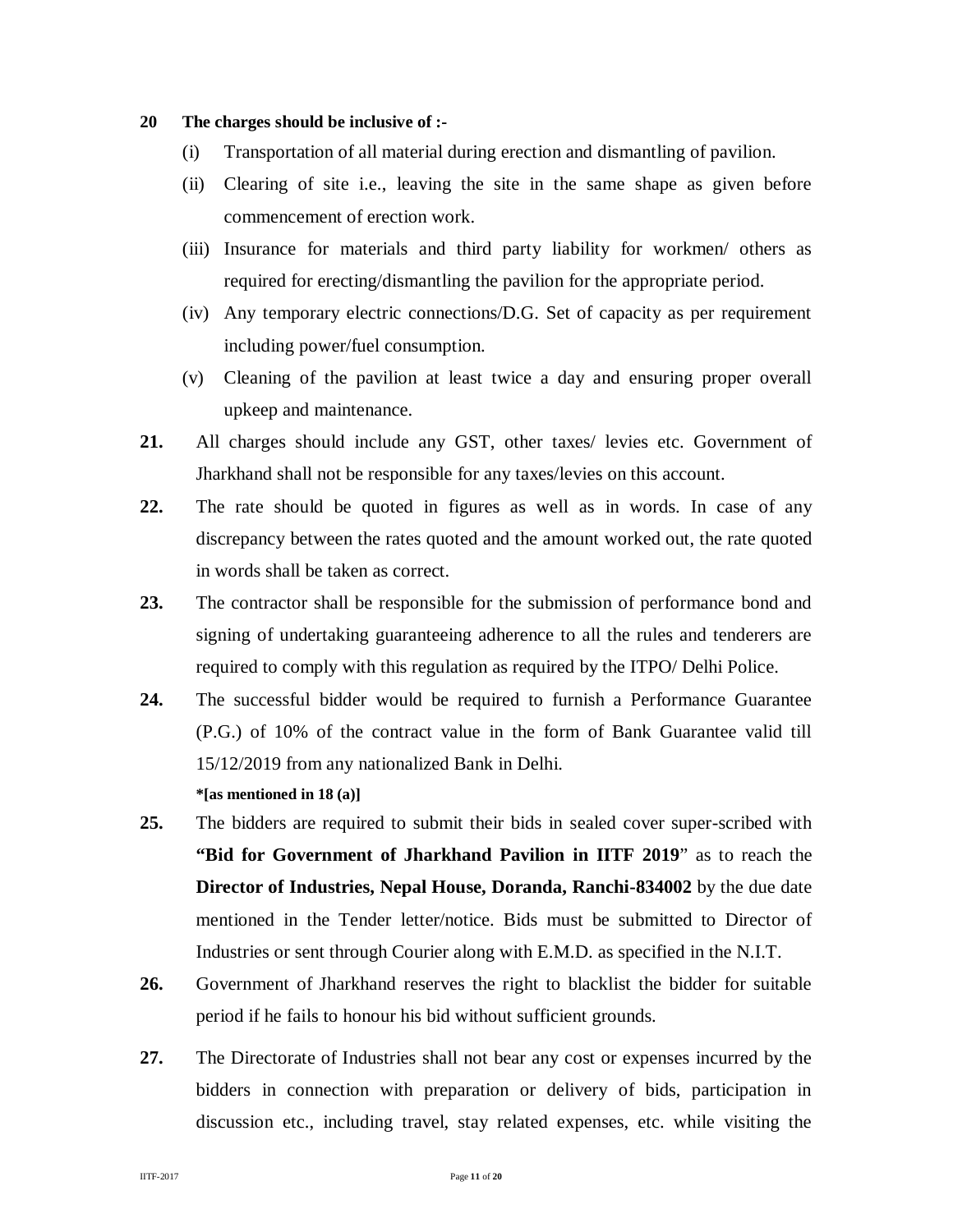pavilion site or the directorate office at Ranchi. All such costs incurred by bidders prior to award of contract will be borne entirely by the bidders and no claims in this regard will be entertained.

**28.** In case of any dispute or differences, breach & violation relating to the terms of the Agreement, the said matter or dispute, difference shall be referred to the sole arbitration of Secretary Industries, Government of Jharkhand or any other person appointed by him. The award of the arbitrator shall be final and binding on both the parties. The said Arbitrator shall act under the Provisions of the Arbitration and Conciliation Act, 1996 or any statutory modification thereof or any rules made there under.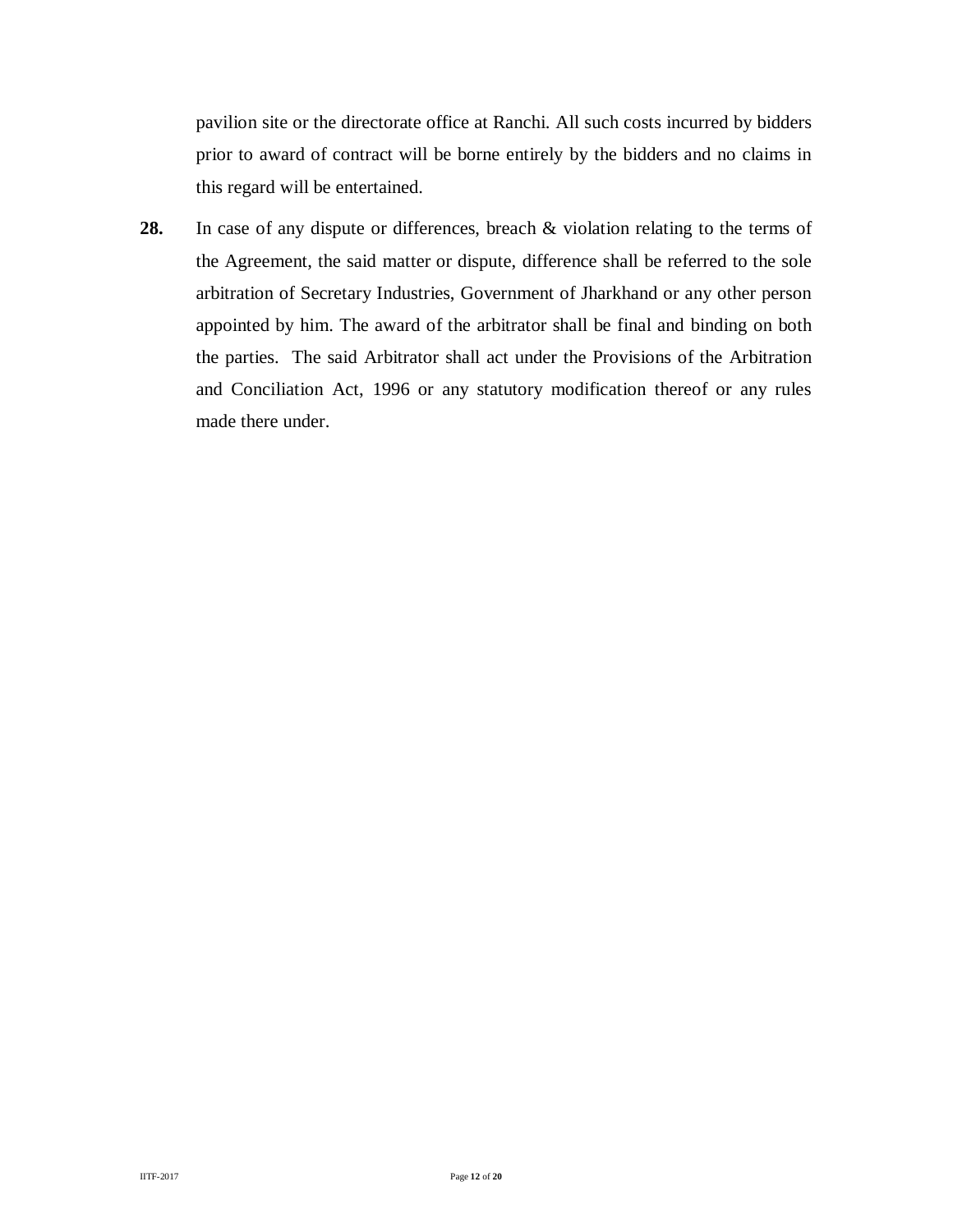# **SCOPE OF DESIGN / WORK**

The area allocated by ITPO is 286.5 sqm. (**Hall No.-12A**) has been earmarked for Jharkhand State Pavilion at Pragati Maidan, New Delhi. The tenderers are required to visit and inspect the site before submitting their designs.

The emphasis in the project would be on having an extremely attractive facia and inner design highlighting properly the strengths and unique features of the state. The venue should have bamboo flavor in all respect of arrangement and material used wherever possible. The overall design shall be such as to attract to the pavilion the maximum number of people visiting the fair.

The individual items in the scope are as follows:-

**1.** Preparation of layout plan, design and conceptualization in line with the theme,

**"Ease of Doing Business"** Design of pavilion, setting up of stalls, maintenance and dismantling. All artwork and processing.

- **a)** Fascia.
- **b)** Overall pavilion design.
- **c)** Theme Pavilion/ Air Conditioned V.I.P. Lounge (with toilet) Fabrication.
- **d)** Approved white PVC floor as per our choice of shade.
- **e)** Providing two reception areas using bamboo (with two adequately trained receptionists).
- **f)** Design, printing and putting up of hoardings, digitals on backlit media, translites etc in the pavilion. There should be enough general posters/large collages etc. for the decoration including provision for Signage in strategic locations.
- **g)** Fabrication of stalls, made in modular Aluminum Octanorm System with glow sign Fascia. Face panel should be of latest, state-of-art design.
- **h)** Provision of infrastructure & furniture like folded tables with wooden top & glass top with lockable cabinet, **bamboo** chairs, almirah/ **Bamboo sofa with cushion** etc.
- **i)** Required electrical lights throughout the pavilion eg. Halogen white metal light and other light, plug point, fluorescent tubes and other electrical equipments as per requirement and our approval.
- **j)** Pylons, platforms, partial platforms, back-wall panels, etc.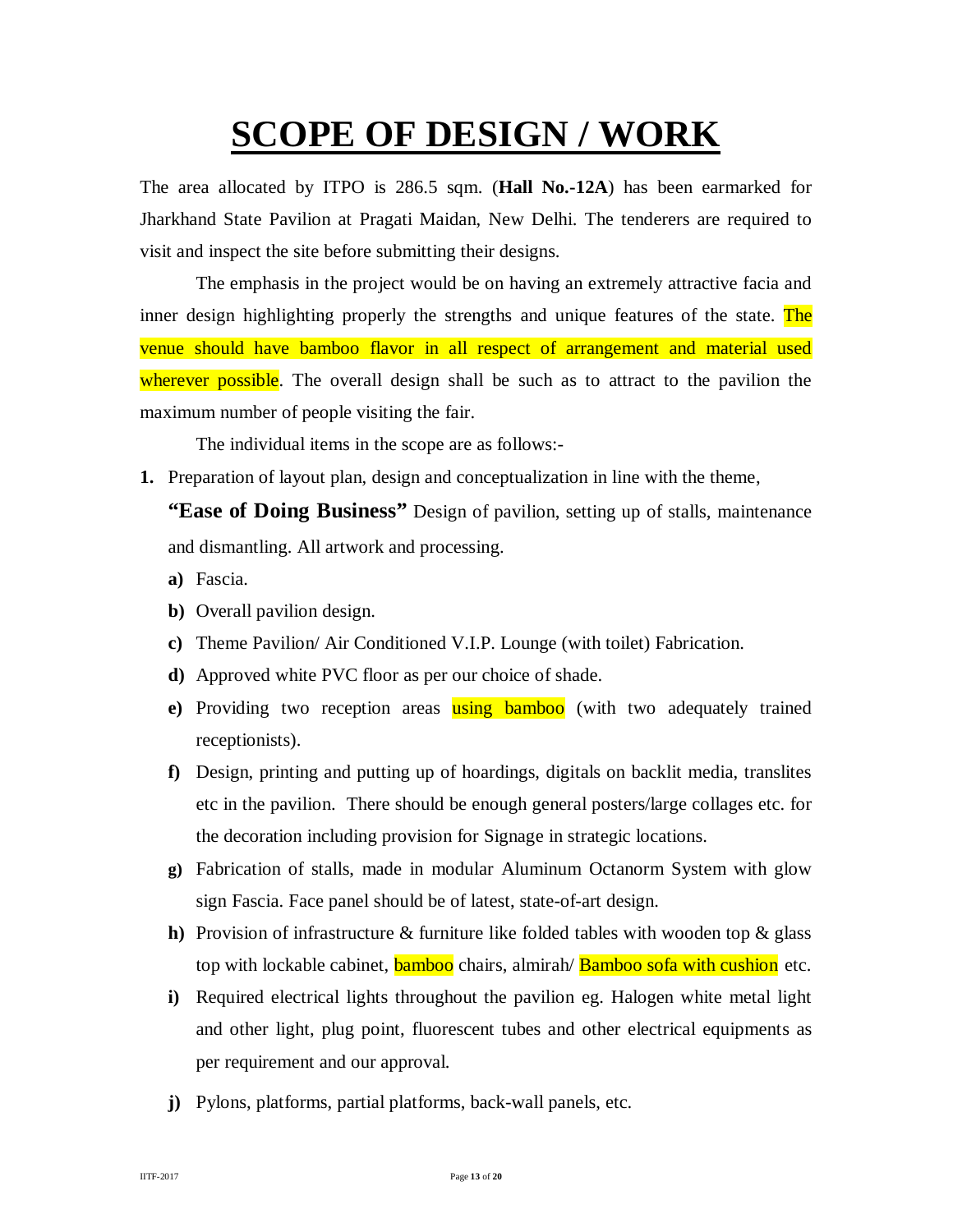- **k)** Construction and furnishing of Air conditioned VIP Lounge / office and providing computer with internet and operator, telephone, fax, stationary etc.
- **l)** Provision of small pantry for tea, coffee, cold drinks etc. with 2(two) pantry boys.
- **m)** Adequate flowers/ plants pots inside the pavilion, etc.
- **n)** Panels and general illumination according to proposed layout plan. Panel material should be approved by Director of Industries or officer/ agency authorized by Director of Industries.
- **o)** Arrangement of Podium at every corner as display stands wherever required as per our requirement. Bunting at polls according to allotment by ITPO.
- **p)** Video walls- 12'x10' and 50" plasma screen (slim type plasma screen to be installed of size approx 50" plasma screen) to be installed of size approx at strategic locations for attracting the visitors and imparting information about Jharkhand. Number of Plasma Screen should be at least **Six.(06)**
- **q)** Provision of racks, lockable tables, chairs to each stall as per requirement. According to the instructions of representative of Director of Industries.
- **2.** Making video film and photography in Jharkhand pavilion, including coverage of "Jharkhand Day" celebration and VIP visits during the fair. Providing four sets of DVD/CDs and four sets of photographs (approx. 200 snaps) with album (7"x5").
- **3.** Security Guards (05), Guides (08), Reception Facilities (02), Housekeeping, Maintenance, Two set of uniform for Guides will be provided by the tenderer, as per our choice. Minimum Rs. 1400/- per day honorarium will be paid to Guides by the Contractor.
- **4.** Publicity, media handling (Newspapers, TV and others), nodal person acquainted with media handling to take inputs from industry Department etc.
- **5.** Providing necessary water supply, power supply and fire fighting arrangements as per ITPO/ Delhi Police norms.
- **6.** Providing necessary assistance for the "Jharkhand Day" celebration like preparation of 3,000 (Three Thousand) Invitation Cards, Stage Arrangement, Inaugural Lamp, Mic, Audio Equipment, Podium, Bouquet, etc. All other arrangements needed for organizing a cultural evening on the "Jharkhand Day" as well as in the pavilion as per requirement.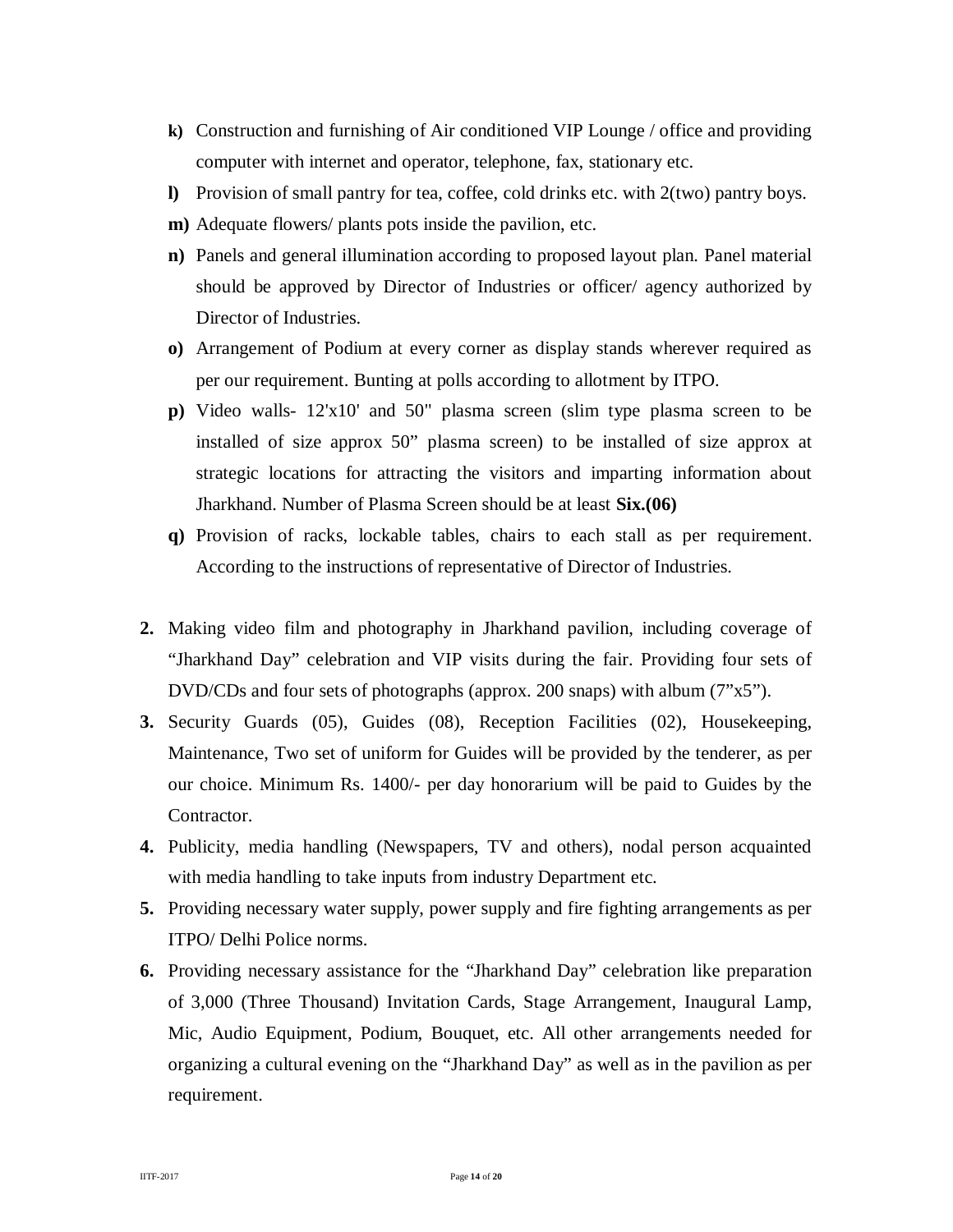- **7.** Statue of Birsa Munda (height 5') and any other statues, photographs/ scenes of Jharkhand tourist/ historical place etc if requested, will be supplied by the tenderers.
- **8.** Dismantling of the entire setup within 2 days of the date of closure of the fair.
- **9.** Any other work required at the pavilion site for the IITF 2019 as per the directions of the Jharkhand government assigned authority.

#### **10. Miscellaneous:**

| <b>Coffee Machine</b> – |                                                                                                                                                                            |
|-------------------------|----------------------------------------------------------------------------------------------------------------------------------------------------------------------------|
| <b>Mineral Water</b>    | As required                                                                                                                                                                |
| <b>Bouquets</b>         | 12 Daily and 20 Bouquets on the day of Inauguration<br>and Cultural Evening                                                                                                |
| <b>CCTV Camera</b>      | 10 cameras.                                                                                                                                                                |
| <b>Vehicles</b>         | 02 nos. of CAR for Official use<br>(from $10.11.2019$ to $27.11.2019$ , preferably INNOVA)<br>10.11.2019 to $28.11.2019$ – one car.<br>13.11.2019 to 27.11.2019 – one car. |
| Water filter            |                                                                                                                                                                            |
| <b>Metal detector</b>   | As required                                                                                                                                                                |

Refreshment for VIPs (minimum 10 per day) and officers/staffs (minimum 15 nos. per day) during the Fair according to the instruction of the officers present in the Pavilion.

> Director of Industries Government of Jharkhand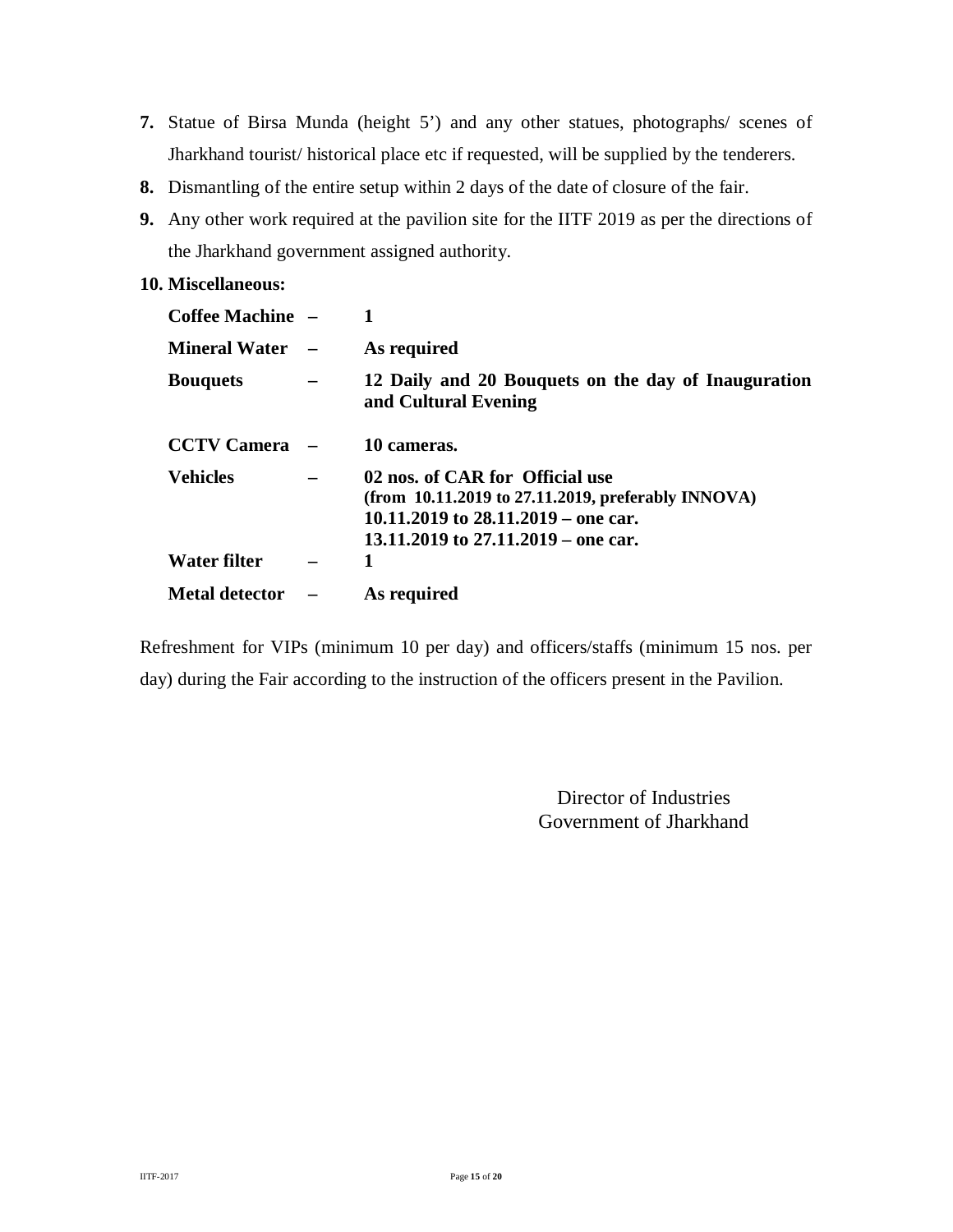## **RESPONSIBILITIES OF THE ERECTION & MAINTENINING AGENCY**

- **1.** All bye-laws to be ascertained by the agency.
- **2.** Taking over & handing over the possession of the site from ITPO, New Delhi
- **3.** Arrangement for all the required approvals from ITPO and other agencies and all liaison work.
- **4.** The fabrication & erection of the pavilion, to conform to the approved design.
- **5.** All graphics, art work, Theme panel of the pavilion & signage etc. to be designed by the agency as per the design concept of pavilion and got approved by the competent authority, before arranging/fixing etc.
- **6.** All translites, posters etc. will have to be prepared by the Agencies.
- **7.** The models/other display materials are to be suitably arranged in the pavilion, as per the layout and made operational by the agency well in advance to the opening of the exhibition.
- **8.** To manage the water/sewerage connection.
- **9.** To arrange the electricity & power connection, as per the requirements.
- **10.** Cleaning of the Pavilion twice a day.
- **11.** Furniture and counters should be of very good quality. Every participant should have lockable counter according to the area.
- **12.** Preparation of backdrops signage etc., for Inaugural function and Jharkhand Day Celebration.
- **13.** Coordinating with the ITPO authorities and remaining in constant touch with them to collect and provide necessary informations from and to the Jharkhand Pavilion.
- **14.** Coordinating with various government departments/ institutions and other participants to collect information and display items as per their requirement and for the overall supervision of the pavilion.
- **15.** Any other work for smooth functioning of pavilion.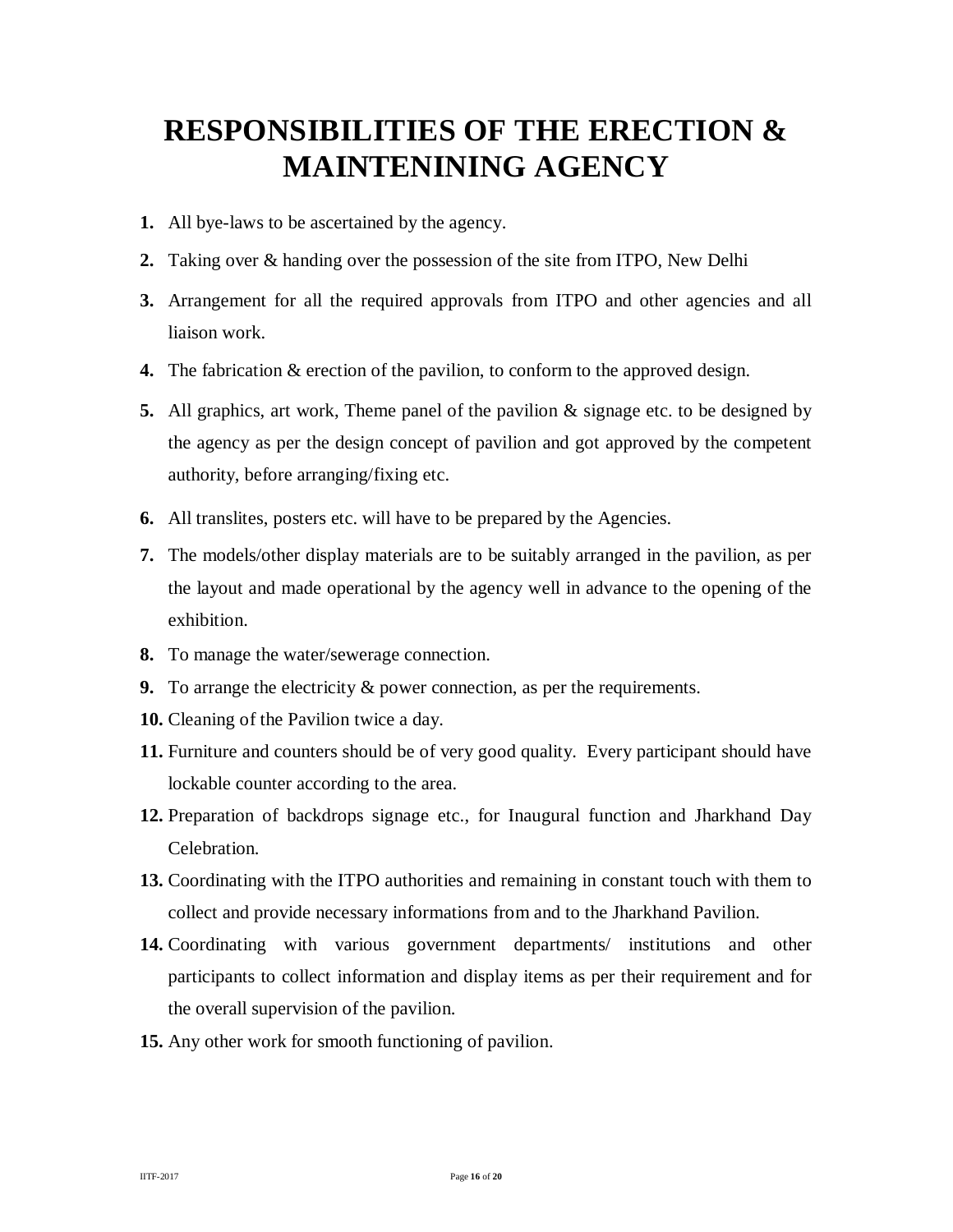#### **LETTER OF AUTHORISATION**

#### **FOR**

#### **ATTENDING BID OPENING MEETING**

To,

Director of Industries, Jharkhand Nepal House Doranda Ranchi-834002 Phone: 0651-2491844, 0651-2491884(F)

Subject : Authorization for attending bid opening meeting on **27.09.2019 at 03.30 PM** in the tender of Design, Erection, Maintenance & Management of Jharkhand Pavilion in IITF 2019 (India International Trade Fair 2019), 14<sup>th</sup> – 27<sup>th</sup> November, 2019 at Pragati Maidan, New Delhi.

 Following persons are hereby authorized to attend the bid opening meeting for the tender mentioned above on behalf of \_\_\_\_\_\_\_\_\_\_\_\_\_\_\_\_\_\_\_\_\_\_\_\_ \_\_\_\_\_\_\_\_\_\_\_\_\_\_\_\_\_\_\_\_\_\_\_ (Bidder) in order of preference given below.

| <b>Serial</b>               | <b>Name</b> | <b>Signature Specimen</b> |
|-----------------------------|-------------|---------------------------|
|                             |             |                           |
|                             |             |                           |
| Alternate<br>Representative |             |                           |

**Signature of bidder** *or* **Officer authorized to sign the BID Documents on behalf of the bidder.**

*Note: Maximum of two representatives will be permitted to attend bid opening. Alternate representative will be permitted when regular representatives are not able to attend.*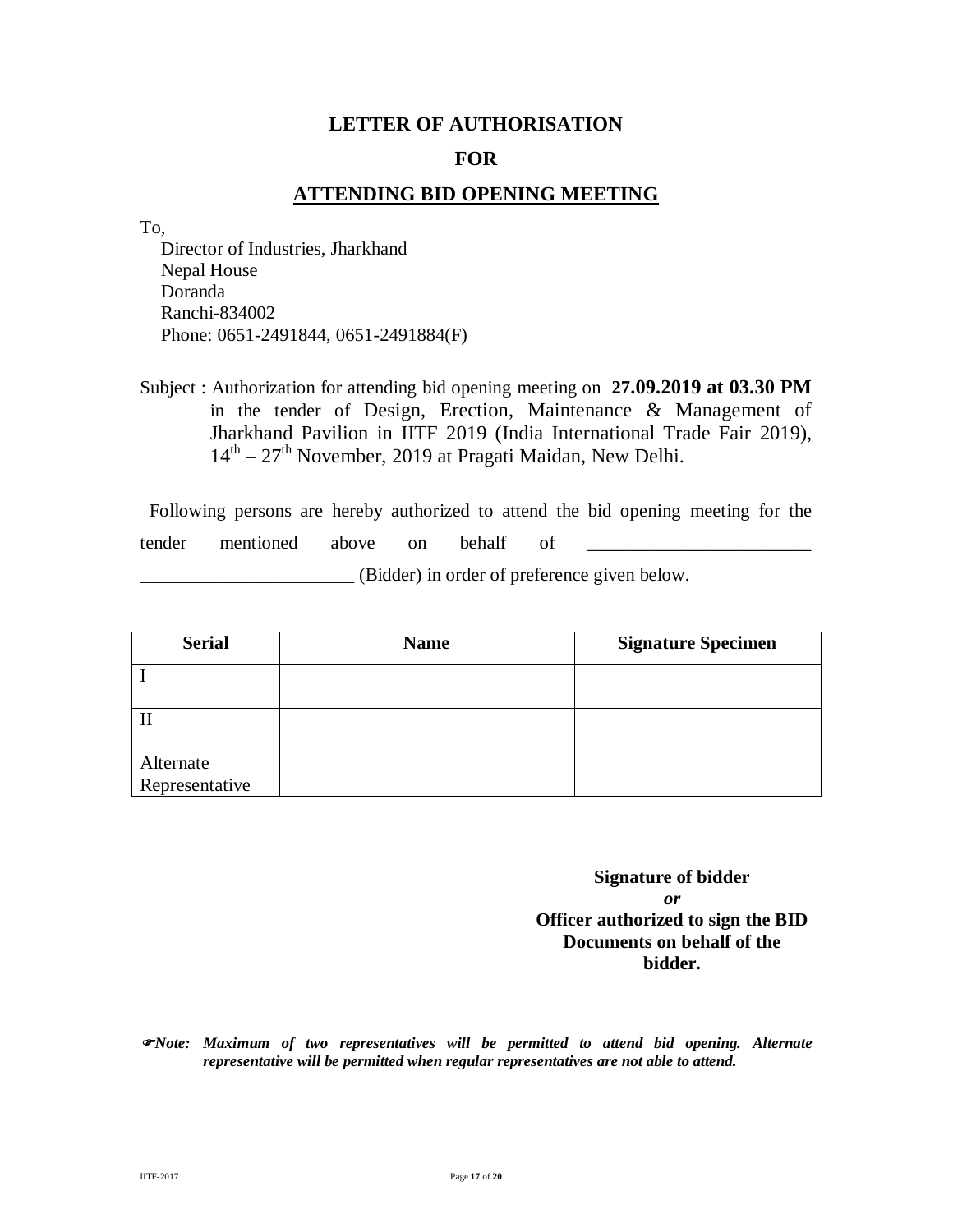## **Bill of Quantity (for the Work mentioned in Sl.No. 1 to 13 :**

| Sl No.                    | <b>Item Description</b>                                                                                                                                                                                                                                                          | Quantity              | Rate | <b>Amount</b> |
|---------------------------|----------------------------------------------------------------------------------------------------------------------------------------------------------------------------------------------------------------------------------------------------------------------------------|-----------------------|------|---------------|
| 1                         | 2                                                                                                                                                                                                                                                                                | 3                     | 4    | 5             |
| 1.                        | <b>Exhibition Structure:</b><br>Design, Erection, Maintenance and<br>Management of<br>Jharkhand Pavilion for IITF 2019 at Hall-12, Pragati Maidan,<br>New Delhi.                                                                                                                 | 286.5<br>sqm          |      |               |
| a.                        | Facia<br>(use real bamboo in pavilion)                                                                                                                                                                                                                                           | 2 Nos.                |      |               |
| $\mathbf b$ .             | <b>Overall Pavilion</b>                                                                                                                                                                                                                                                          | 1 Nos.                |      |               |
| c.                        | Theme Pavilion / Ease of Doing Business.<br>(with glimpses of bamboo work of the state)                                                                                                                                                                                          |                       |      |               |
| d.                        | Approved brand new synthetic floor carpeting fixed with 12<br>mm foam as per our choice of shade.                                                                                                                                                                                | 286.5 sqm             |      |               |
| e.                        | Providing reception area (with the trained receptionist)                                                                                                                                                                                                                         | $2$ Nos.              |      |               |
| f.                        | Design, printing and putting up of hoardings, digitals on<br>backlit media, translites etc. in the Pavilion. There should be<br>enough general posters/large collages etc. for the decoration<br>including provision for Signage in strategic locations.<br>(border with bamboo) | As per<br>requirement |      |               |
| g.                        | Fabrication of stalls with racks, made in modular Aluminum<br>Octonorm System with glow sign Fascia. Face panel should<br>be of latest state-of -art design.                                                                                                                     | As per<br>requirement |      |               |
| h.                        | Provision of infrastructure & furniture like folded tables<br>with wooden top & glass top with lockable cabinet, molded<br>polypropylene chairs, almirah, sofa-set in office & VIP<br>Lounge.<br>(All furniture must of bamboo material)                                         | As per<br>requirement |      |               |
| $\overline{\mathbf{i}}$ . | Required electrical lights throughout the pavilion eg.<br>Halogen white metal light and other light, plug point,<br>fluorescent tubes and other electrical equipment as per<br>required and our approval.                                                                        | As per<br>requirement |      |               |
| j.                        | Pylons, platforms, partial platforms, back-wall penal etc.                                                                                                                                                                                                                       | As per<br>requirement |      |               |
| k.                        | Construction and furnishing of Air Conditioned VIP Lounge<br>with standard toilet/ office providing Computer with Internet<br>and Operator, Telephone, Fax, stationary etc.<br>(Wall paper should be of bamboo based image)                                                      |                       |      |               |
| 1.                        | Provision of small pantry for tea, coffee, cold drinks etc. with<br>2 (two) pantry boys.                                                                                                                                                                                         |                       |      |               |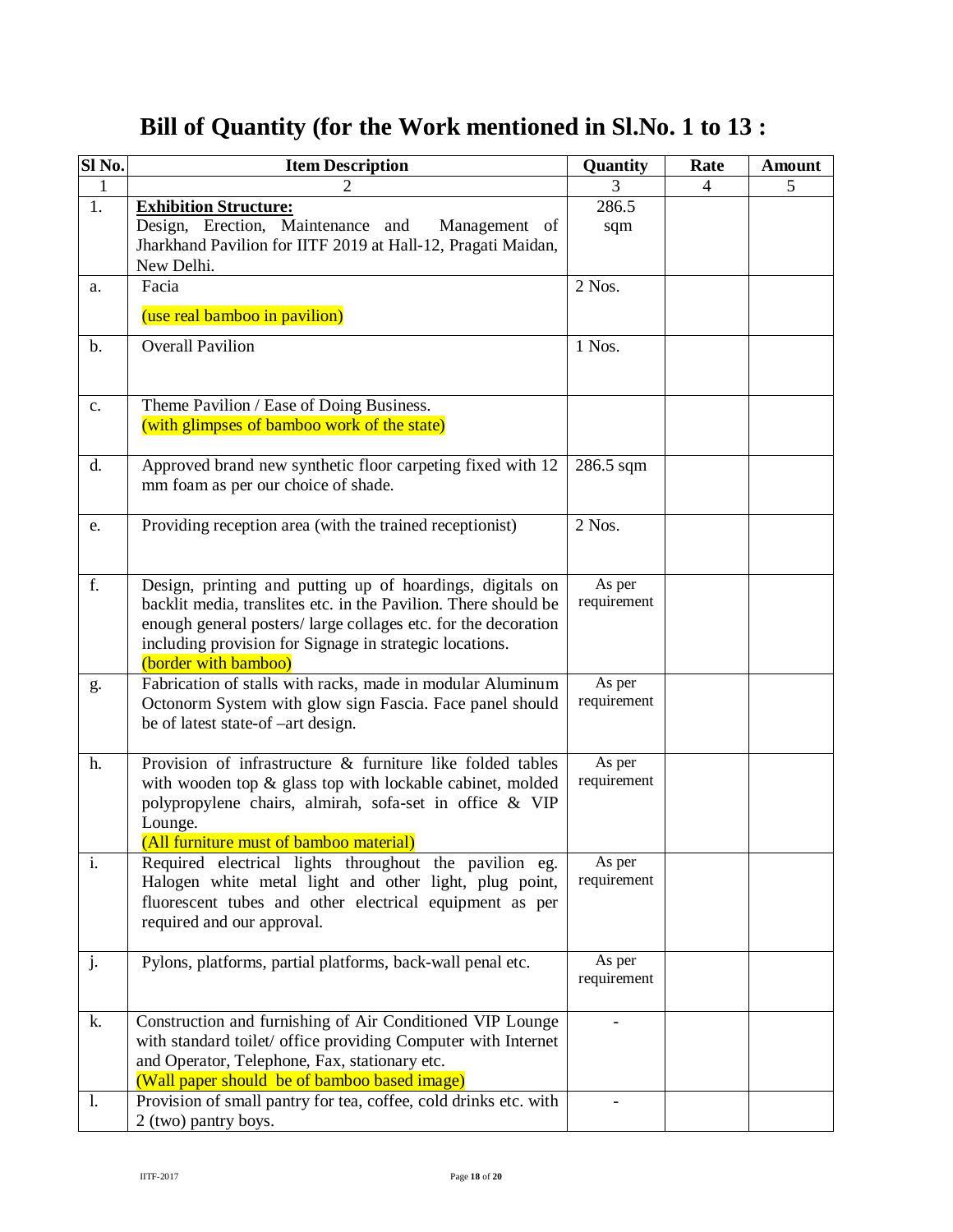| m. | Adequate flowers/ plant pots inside the pavilion. etc.<br>Decoration, flower arrangement for inauguration day.                                                                                                                                                                                                                                                                                                                                                |                                          |  |
|----|---------------------------------------------------------------------------------------------------------------------------------------------------------------------------------------------------------------------------------------------------------------------------------------------------------------------------------------------------------------------------------------------------------------------------------------------------------------|------------------------------------------|--|
| n. | Panels and general illumination according to proposed layout<br>plan. Panel materials should be approved by Director of<br>Industries or officer/ agency authorized by Director of<br>Industries                                                                                                                                                                                                                                                              |                                          |  |
| 0. | Arrangement of Podium at every corner as display stands<br>wherever required as per our requirement.                                                                                                                                                                                                                                                                                                                                                          |                                          |  |
| p. | Video Walls 12'x10' (slim type plasma screen to be installed<br>of size approx 50" plasma screen) at strategic locations for<br>attracting the visitors and imparting information about<br>Jharkhand. Number of plasma screen should be at least Six<br>(4).                                                                                                                                                                                                  |                                          |  |
| 2. | Making video film and photography including coverage of<br>Jharkhand Day Celebration & VIP visits during fair.<br>Providing 2(Two) sets DVD/CDs and 2(Two) sets of<br>photographs {approx 200 snaps} with album $(7" \times 5")$<br>Photographer/ Videographer should be present in the<br>Pavilion throughout the FAIR period.                                                                                                                               |                                          |  |
| a  | Contractor will provide one nodal person during exhibition<br>hour throughout the exhibition for day to day work.                                                                                                                                                                                                                                                                                                                                             |                                          |  |
| 3. | Security Guards (08), Guides (08), Reception facilities,<br>Housekeeping, Maintenance, 02 sets of Uniforms for Guides<br>will be provided by the tenderer, as per our choice. Minimum<br>1400/- per day/ uniform for guides & honorarium will be<br>paid by tenderer.                                                                                                                                                                                         | 08 Security<br>08 Guides<br><b>Dress</b> |  |
| 4. | Publicity, Media Handling (Newspapers, TV and others).<br>Nodal Person acquainted with media handling to take inputs<br>from Department of Industries.<br>Water supply & sewerage connection. Emergency<br>i.<br>Automatic Power<br>arrangement<br>as Precautionary<br>measures.<br>Fire Fighting arrangements as per ITPO norms (Mock<br>ii.<br>drill should be conducted before opening of Fair &<br>report should be sent to ITPO/ Delhi Police Authority. | $\overline{\phantom{a}}$                 |  |
| 5. | Providing power supply arrangement as per ITPO norms.<br>Payment to ITPO/Other Agencies for water, electrical<br>connection/ consumption charges will be made by the<br>contractor.                                                                                                                                                                                                                                                                           |                                          |  |